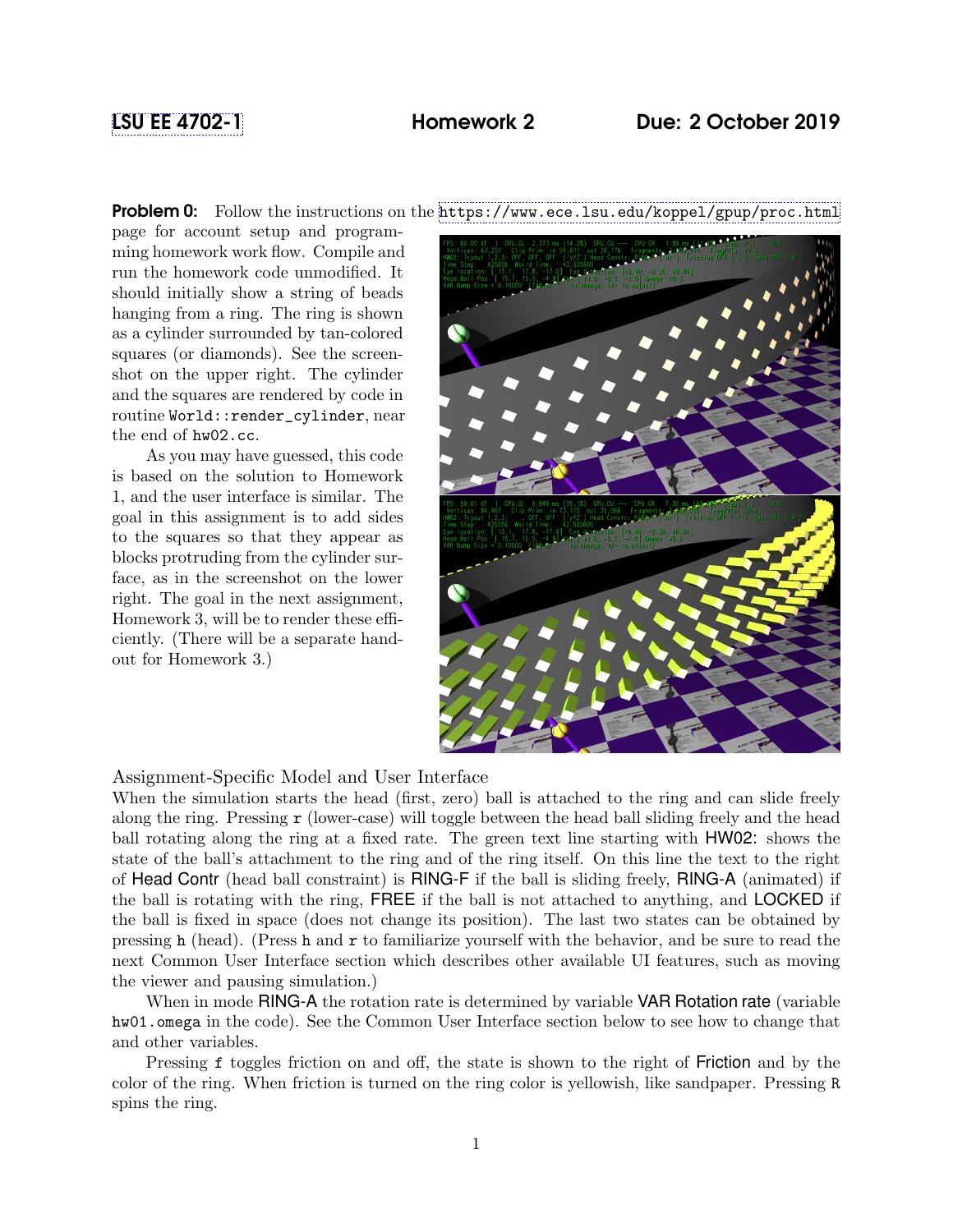Common User Interface

Press h (head) will grab or release one end (to be precise, the ball at one end) and pressing t (tail) will grab or release the other end. (Actually, those keys toggle between the OC\_Locked and OC\_Free constraint of their respective balls.)

Press digits 1 through 4 to initialize different scenes, the program starts with scene 1. Scene 1 starts with the balls arranged almost vertically. Scene 2 starts with the balls arranged horizontally, and they will start swinging. Each time scene 1 and 2 are initialized the ring is positioned to a new position. In scenes 3 and 4 the ring is always positioned the same way.

Press Ctrl= to increase the size of the green text and Ctrl- to decrease the size. Initially the arrow keys, PageUp, and PageDown can be used to move around the scene. Press (lower-case) b and then use the arrow and page keys to move the tail ball around. Press l to move the light around and e to move the eye (which is what the arrow keys do when the program starts).

The + and - keys can be used to change the value of certain variables to change things like the light intensity, spring constant, and variables needed for this assignment. The variable currently affected by the + and - keys is shown in the bottom line of green text. Pressing Tab cycles through the different variables.

Look at the comments in the file hw02.cc for documentation on other keys.

### Code Generation and Debug Support

The compiler generates two versions of the code, hw02 and hw02-debug. Use hw02 to measure performance, but use hw02-debug for debugging. The hw02-debug version is compiled with optimization turned off and with OpenGL error checking turned on. You are strongly encouraged to run hw02-debug under the GNU debugger, gdb. See the material under "Running and Debugging the Assignment" on the course procedures page.

Keys y, Y, and Z toggle the value of host Boolean variables opt\_tryout1, opt\_tryout2, and opt\_tryout3. The user interface can also be used to modify host floating-point variable opt\_tryoutf and corresponding shader variable tryoutf using the Tab, +, and - keys, see the previous section. These variables are intended for debugging and trying things out.

There are problems on the next page.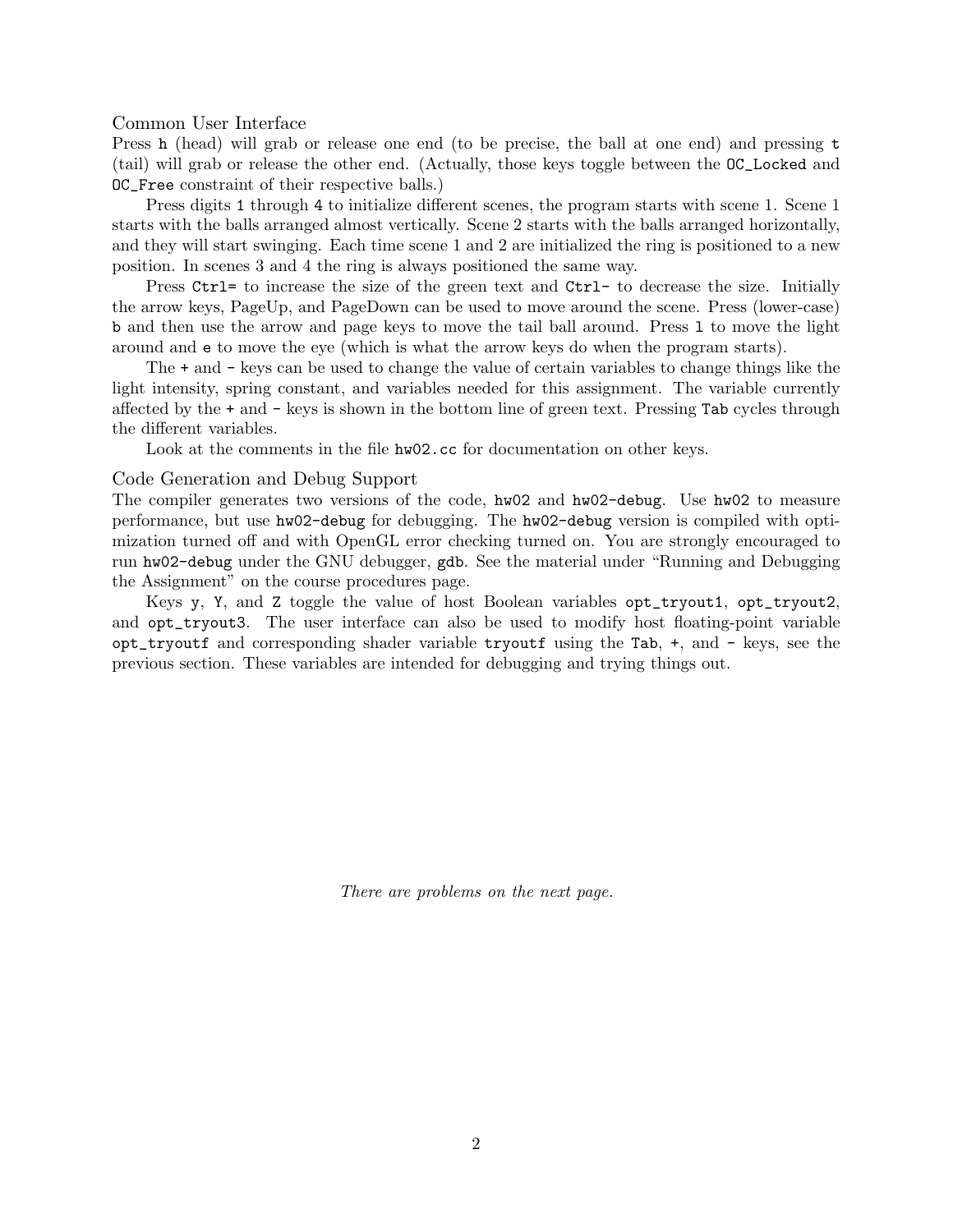**Problem 1:** Please submit the solution to this problem in writing or in the comments of your assignment. (Problem 2 is a computer assignment.) A question similar to this may be asked on the midterm exam. Each iteration of the loop below, taken from World::render\_cylinder, correctly renders one diamond. Notice that there is one rendering pass per iteration.

```
for ( auto& e: info )
  {
    glBegin(GL_TRIANGLE_STRIP);
    glNormal3fv(e.nc); glVertex3fv(e.ctop);
    glNormal3fv(e.nl); glVertex3fv(e.cl);
    glNormal3fv(e.nr); glVertex3fv(e.cr);
    glNormal3fv(e.nc); glVertex3fv(e.cbot);
    glEnd();
 }
```
In contrast, the code below performs just one rendering pass. Assume that the contents of the info container is the same in the code above and below.

```
glBegin(GL_TRIANGLE_STRIP);
for ( auto& e: info )
  {
    glNormal3fv(e.nc); glVertex3fv(e.ctop);
    glNormal3fv(e.nl); glVertex3fv(e.cl);
    glNormal3fv(e.nr); glVertex3fv(e.cr);
    glNormal3fv(e.nc); glVertex3fv(e.cbot);
  }
glEnd();
```
(a) Explain why the second code fragment will not render the diamonds correctly. You should be able to sketch the result on paper.

(b) How could the code be modified to correctly render all the diamonds in one rendering pass? A correct solution requires changing one word and moving some code around. Feel free to use a deprecated primitive.

**Problem 2:** Modify the code in file hw02.cc, routine World::render\_cylinder so that the tancolored squares form the top of a block which touches the surface of the cylinder. To do so render the sides of these blocks and assign them color color\_olive\_drab, or some other color different than the squares. See the screenshots at the top of this assignment.

It will be helpful when solving this assignment to move the eye and light location around. The instructions above explain how to do so.

- Pay attention to efficiency. The code should not be less efficient than the code that's already there.
- Don't call glColor and glNormal more often than is necessary.
- Be sure to set the normal correctly. If the normal is set correctly adjacent faces will be shaded differently. If the same normal is used for adjacent faces then it will not be possible to tell where one stops and the other starts.

The easier part of this assignment is using glvertex calls in a triangles or triangle strip rendering pass to emit the coördinates of a block. See 2016 Homework 1 Problem 1a for an easy